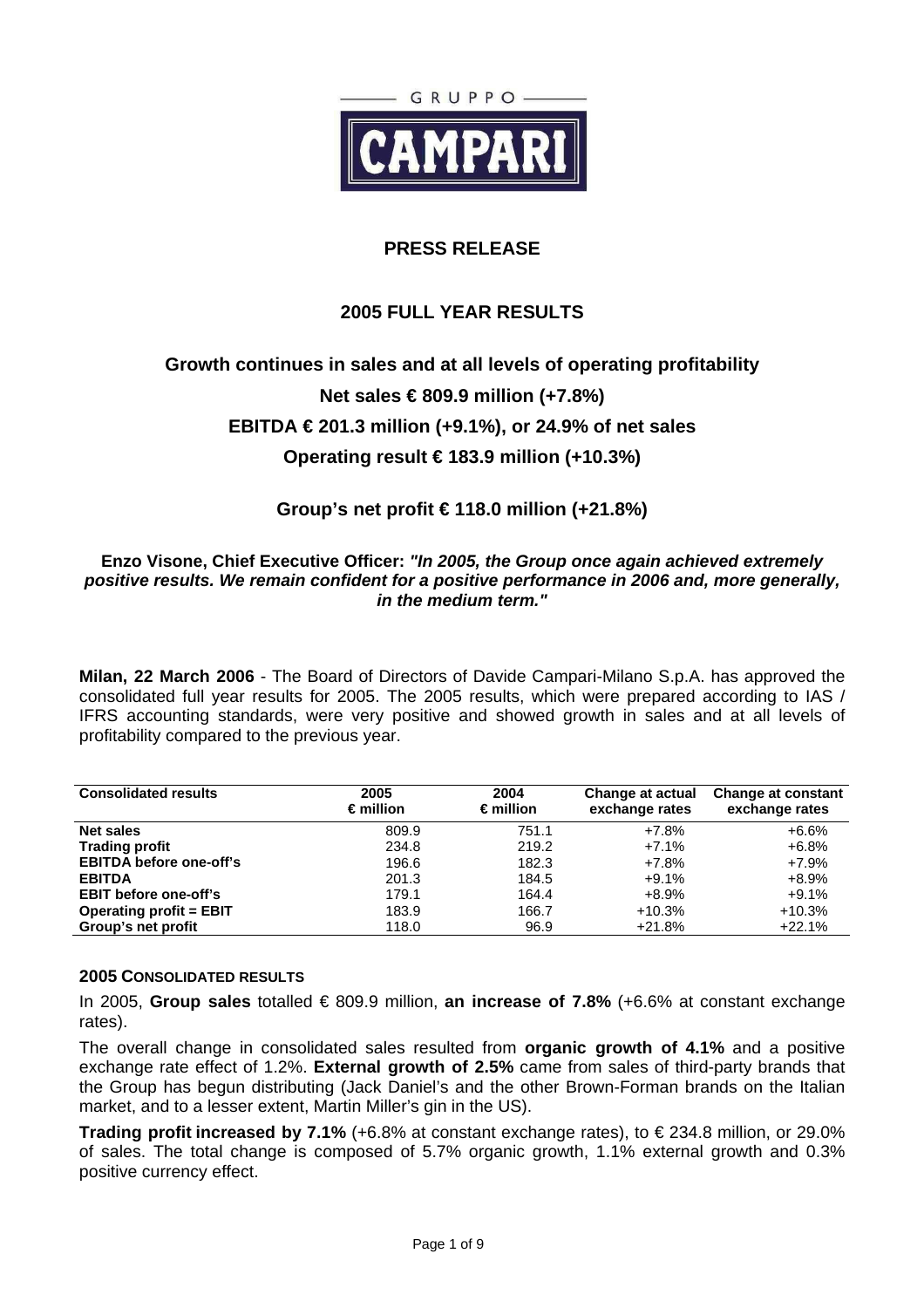**EBITDA before one off's increased by 7.8%** (+7.9% at constant exchange rates) to € 196.6 million, or 24.3% of sales.

**EBITDA rose by 9.1%** (+8.9% at constant exchange rates) to € 201.3 million, or 24.9% of sales.

**EBIT before one off's went up by 8.9%** (+9.1% at constant exchange rates) to € 179.1 million, or 22.1% of sales.

**EBIT increased by 10.3%** (+10.3% at constant exchange rates) to € 183.9 million, or 22.7% of sales.

With regard to **depreciation and amortisation**, please note that following the adoption of IAS / IFRS, the amortisation of intangible assets no longer includes goodwill and trademark amortisation.

**Profit before tax and minority interests** was € 174.2 million, an **increase** of 10.9% (+10.7% at constant exchange rates).

**Group's net profit** was € 118.0 million, a **rise of 21.8%** (+22.1% at constant exchange rates).

**Shareholders' equity** was € 695.8 million at 31 December 2005.

At 31 December 2005, **net financial debt** stood at € 371.4 million (€ 327.5 million at 30 September 2005). **The debt to equity ratio** at 31 December 2005 was 53.4%.

### **CONSOLIDATED SALES 2005**

The **spirits segment**, which represents 68.1% of total sales, recorded **growth of 11.9%**, the combination of **organic growth of 6.2%**, driven by good performances from the major brands, and external growth of 3.8% following new distribution agreements, especially Jack Daniel's whisky on the Italian market. The **Campari** brand posted **growth of 4.1%** at constant exchange rates (+5.8% at actual exchange rates), thanks to positive performances in major European markets. Sales of **SKYY Vodka rose by 8.9%** at constant exchange rates, thanks to a positive performance in both the US and international markets. Regarding the other main brands, the spirits segment benefited from strong performances from **Aperol** (**+23.2%**), **Cynar** (**+16.2%** at constant exchange rates) and **Brazilian brands** (**+9.6%** at constant exchange rates); sales of **CampariSoda** and **Ouzo 12** registered growth of **1.4%** and **2.1%** respectively in 2005. Of the brands under licence, **1800 tequila** (**+14.9%** at constant exchange rates) and **Jägermeister** (**+3.5% at constant exchange rates**) performed well.

The **wines segment**, which accounts for 15.5% of total sales, recorded **growth of 3.6%**, resulting from **organic growth of 3.7%** and a negative exchange rate effect of 0.1%. The positive performance of the business was driven by sales of **Cinzano vermouth,** which grew by **16.0%** at constant exchange rates, thanks to a good showing in major European markets. Sales of **Cinzano sparkling wines** rose by **1.0%** at constant exchange rates. Sales of wines were also supported by a sound performance from **Riccadonna** (**+14.1%** at constant exchange rates), **Mondoro** (**+7.6%** at constant exchange rates) and **Sella & Mosca (+1.3%)**.

**Soft drink sales,** 15.4% of total sales, recorded almost entirely on the Italian market, benefited from the positive performance of the core brands **Crodino** (**+3.2%**) and **Lemonsoda, Oransoda and Pelmosoda (+1.2%)**. The slight decline in the segment's sales of 1.9% is mainly attributable to the less profitable Lipton Ice Tea (-12.6%).

Looking now at results **by region**, sales on the **Italian market**, which account for 47.1% of total Group sales, recorded an **increase of 4.9%** in 2005. The Italian business benefited from a positive contribution from external growth (**+4.8%**), as the Group began distributing Jack Daniel's and other Brown-Forman brands; sales growth in like-for-like terms was 0.1%, and came on the back of the **positive performance on all core brands**, but was negatively affected by the performances of Campari Mixx and Lipton Ice Tea, two low-margin products. Sales in **Europe** (18.7% of consolidated sales) **grew by 6.9%,** thanks to the strong performance in major European markets of strategic importance, including Germany. In the Americas, which account for 29.9% of total sales, the **US market** posted **organic growth of 7.5%** at constant exchange rates (7.7% at actual exchange rates). **Sales** in **Brazil rose by 8.7%** at constant exchange rates (**+29.9%** at actual exchange rates). Sales to the **rest of the world,** which include duty free sales and account for 4.3% of the total, **posted organic growth of 13.0%** at constant exchange rates. This result was boosted in particular by a positive performance on the Australian and New Zealand markets.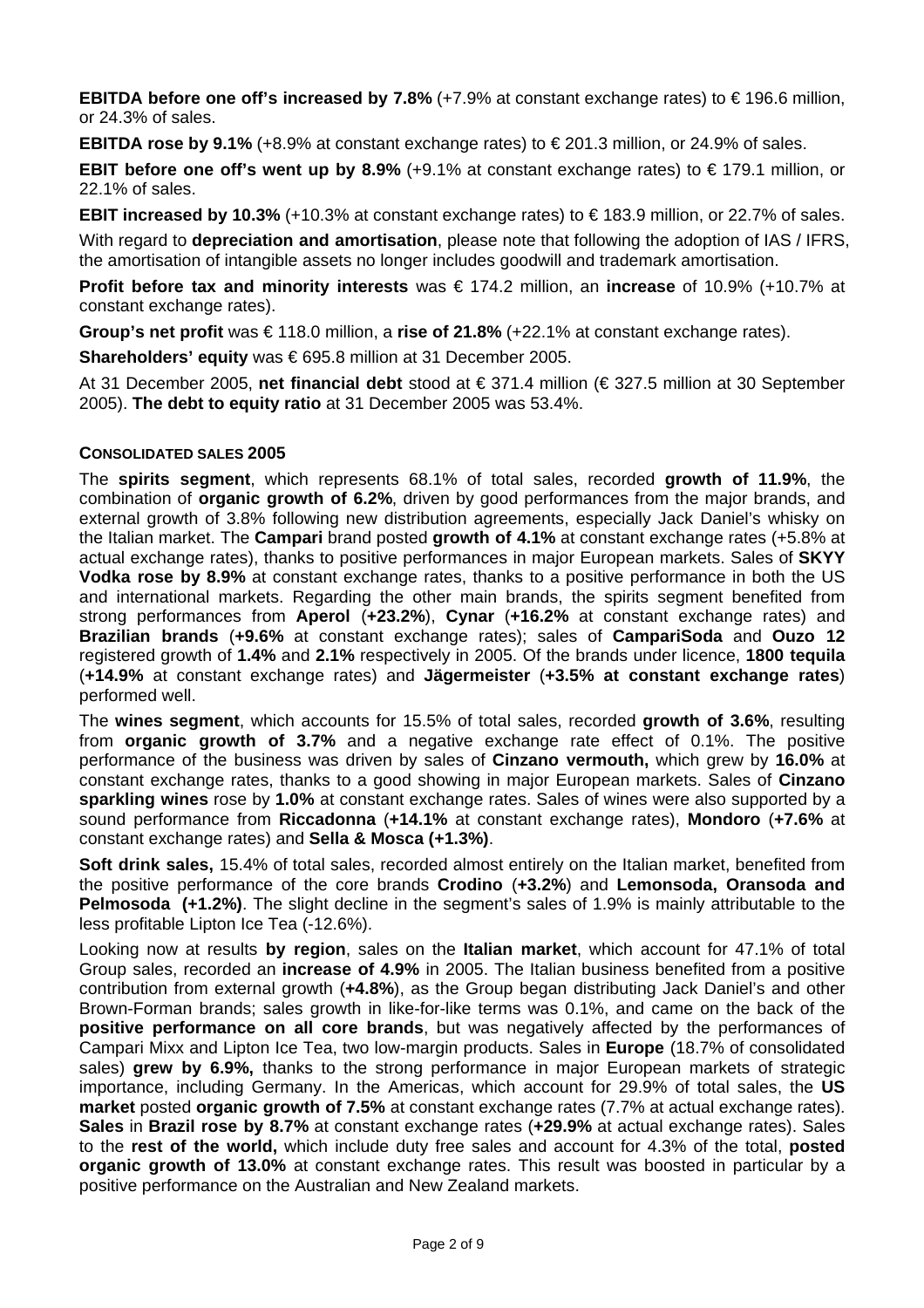## **EVENTS TAKING PLACE AFTER THE END OF 2005**

On 15 March 2006, the Campari Group completed the acquisition from Pernod Ricard of Scotch whisky brands Glen Grant, Old Smuggler and Braemar as well as related assets, including the Glen Grant distillery in Rothes, Scotland. The agreement was announced on 22 December 2005. The payment of the acquisition of  $\epsilon$  130 million, financed via bank debt, was made in cash.

#### **OTHER RESOLUTIONS**

**Dividend.** The Board of Directors has voted to propose the ordinary and extraordinary Shareholders' Meeting scheduled for 24 April 2006 a **dividend of € 0.10 per share,** unchanged from the previous year. The dividend will be paid from 11 May 2006 (coupon no. 2 should be detached on 8 May 2006) except on own shares.

**Own shares.** The Board of Directors has approved the report to be presented to the Shareholders' Meeting relating to the resolution to authorise the purchase and/or sale of own shares, mainly to be used to service the stock option plans. The authorisation shall concern the purchase and/or sale of a total number of shares, including existing own shares, up to 10% of the share capital. As of today, the company has own shares corresponding to 3.11% of the share capital. The authorisation shall remain valid until 30 June 2007. The corresponding minimum and maximum purchase and/or sale price will be determined at a unit price which, as regards the said price range, shall not be less than 25% and shall not exceed 25% than the average reference price determined by the three Stock Market sessions prior to each single transaction.

**Corporate governance and amendments to the company's by-laws**. The Board of Directors has approved the annual corporate governance report. It has also voted to propose to the extraordinary Shareholders' Meeting an amendment to the company's by-laws to give directors the authorisation to increase the share capital, and issue convertible bonds and other financial instruments.

\* \* \*

## **CONFERENCE CALL**

Please note that at **5.00 p.m. (CET) today, Wednesday, 22 March 2006**, Campari's management will hold a conference call to present the Group's 2005 first half results to analysts, investors and journalists. To participate, please dial one of the following numbers:

- **from Italy: 800 914 576 (toll free number)**
- **from abroad: +39 02 3700 8208**

The **presentation** can be downloaded before the conference call from the Investor Relations homepage of Campari's website, at www.campari.com/investors.

A **recording of the conference call** will be available from 9.00 p.m. (CET) on Wednesday, 22 March until 7.00 p.m. (CET) on Wednesday, 29 March. To hear it, please call +44 1296 618 700 (access code: 642432).

#### **PRESENTATION OF RESULTS TO THE FINANCIAL COMMUNITY AND THE PRESS**

At **10.00 a.m. tomorrow, Thursday, 23 March 2006**, Campari's management will present the Group's 2008 results to the financial community at **Four Seasons Hotel**, Via Gesù 6/8, Milan.

\* \* \*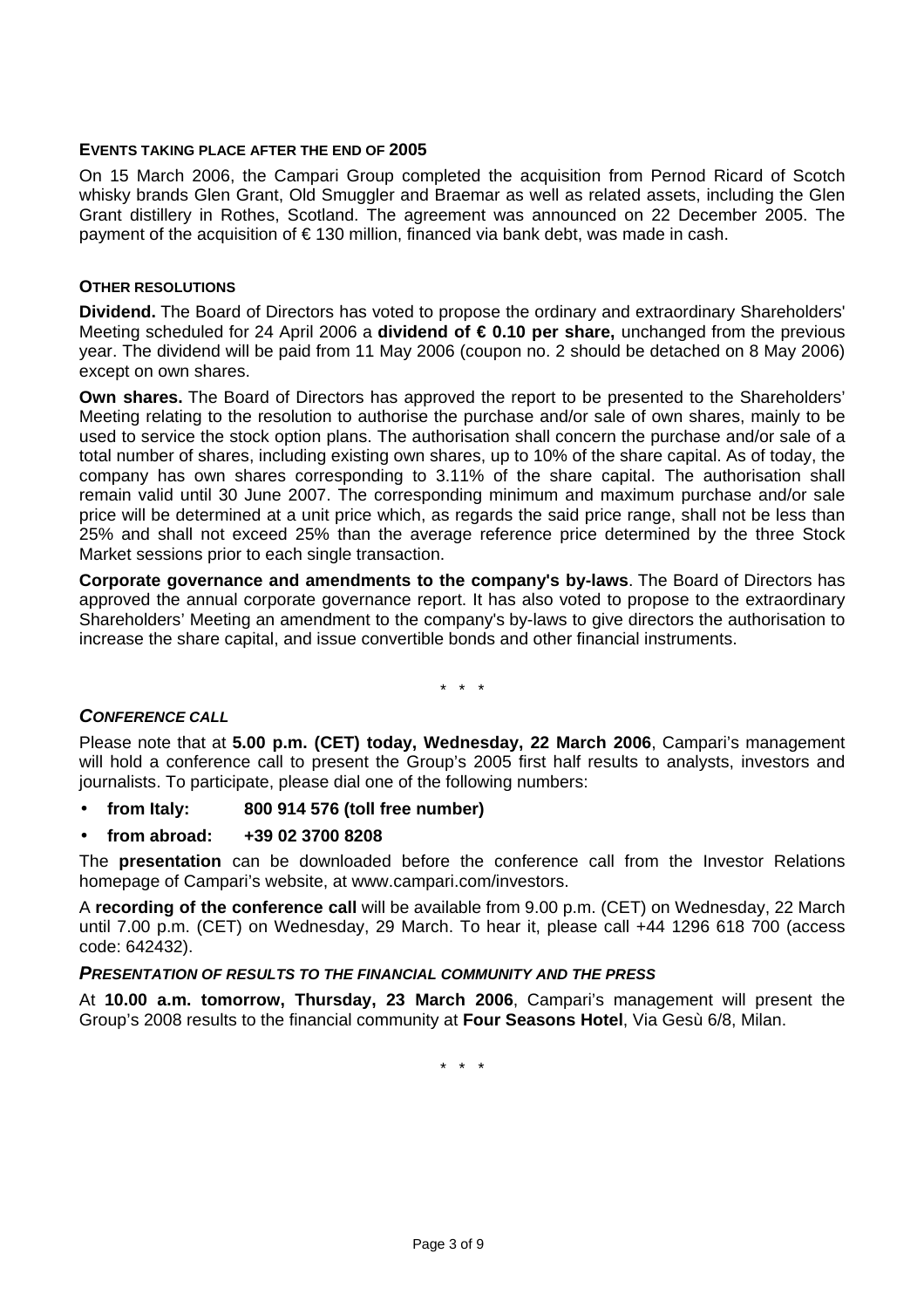The **Campari Group** is a major player in the global beverage sector, trading in over 190 nations around the world with a leading position in the Italian and Brazilian markets and a strong presence in the US, Germany and Switzerland. The Group has an extensive portfolio that spans three business segments: spirits, wines and soft drinks. In the spirits segment stand out internationally renowned brands, such as Campari, SKYY Vodka and Cynar together with leading local brands, such as Aperol, CampariSoda, Glen Grant, Ouzo 12 and Zedda Piras and the Brazilian brands Dreher, Old Eight, Drury's. In the wine segment together with Cinzano, known world-wide, are Liebfraumilch, Mondoro, Riccadonna, Sella & Mosca and Teruzzi & Puthod all respected wines in their category. In the soft drinks segment are Crodino, Lemonsoda and its respective line extension dominating the Italian market. The Group has over 1,500 employees. The shares of the parent company, Davide Campari-Milano, are listed on the Italian Stock Exchange.

#### **FOR FURTHER INFORMATION:**

**Investor enquiries:** Media enquiries: Media enquiries: Media enquiries: Media enquiries: Media enquiries: Media enquiries: Media enquiries: Media enquiries: Media enquiries: Media enquiries: Media enquiries: Media enquiri **Chiara Garavini Chiara Bressani**  Tel.: +39 02 6225 330<br>Email: investor.relations@campari.com Website: www.campari.com Email: chiara.bressani

Website: www.campari.com Email: chiara.bressani@campari.com

**Moccagatta Pogliani & Associati**  Tel.: +39 02 8693806 Email: segreteria@moccagatta.it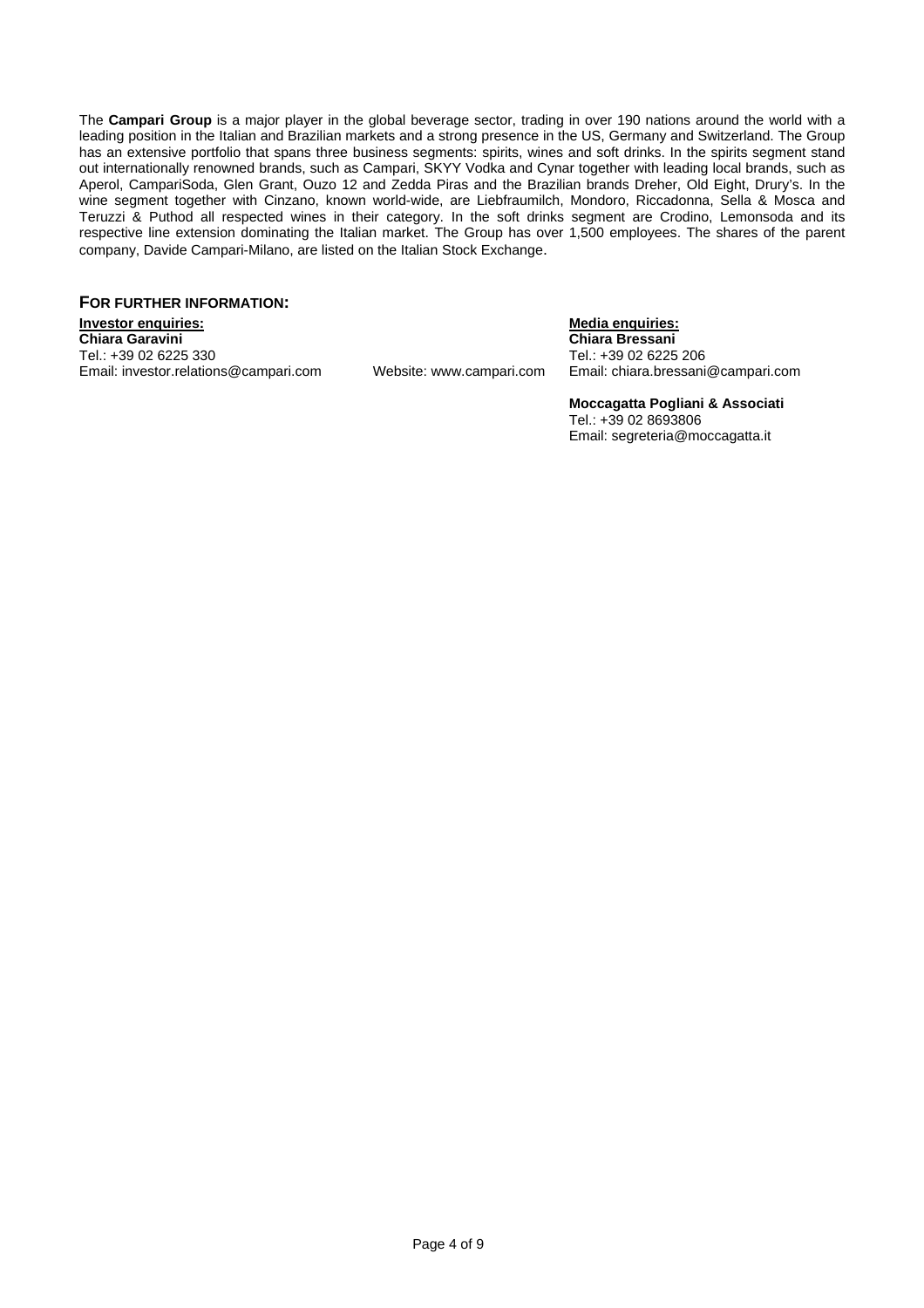## **Consolidated net revenues by segment**

|                | 1 January - 31 December 2005 |         | 1 January - 31 December 2004 |        | Change   |  |
|----------------|------------------------------|---------|------------------------------|--------|----------|--|
|                | $\epsilon$ million           | $\%$    | $\epsilon$ million           | %      | %        |  |
| <b>Spirits</b> | 551.5                        | 68.1%   | 493.1                        | 65.6%  | 11.9%    |  |
| Wines          | 125.2                        | 15.5%   | 120.8                        | 16.1%  | 3.6%     |  |
| Soft drinks    | 124.9                        | 15.4%   | 127.4                        | 17.0%  | $-1.9%$  |  |
| Other revenues | 8.3                          | $1.0\%$ | 9.9                          | 1.3%   | $-15.9%$ |  |
| <b>Total</b>   | 809.9                        | 100.0%  | 751.1                        | 100.0% | 7.8%     |  |

# **Consolidated net revenues by geographic area**

|                               | 1 January - 31 December 2005 |        | 1 January - 31 December 2004 |        | Change |  |
|-------------------------------|------------------------------|--------|------------------------------|--------|--------|--|
|                               | $\epsilon$ million           | %      | $\epsilon$ million           | %      | %      |  |
| Italy                         | 381.5                        | 47.1%  | 363.6                        | 48.4%  | 4.9%   |  |
| Europe                        | 151.7                        | 18.7%  | 141.8                        | 18.9%  | 6.9%   |  |
| Americas<br>Rest of the world | 242.0                        | 29.9%  | 214.6                        | 28.6%  | 12.8%  |  |
| and duty free                 | 34.8                         | 4.3%   | 31.1                         | 4.1%   | 11.9%  |  |
| <b>Total</b>                  | 809.9                        | 100.0% | 751.1                        | 100.0% | 7.8%   |  |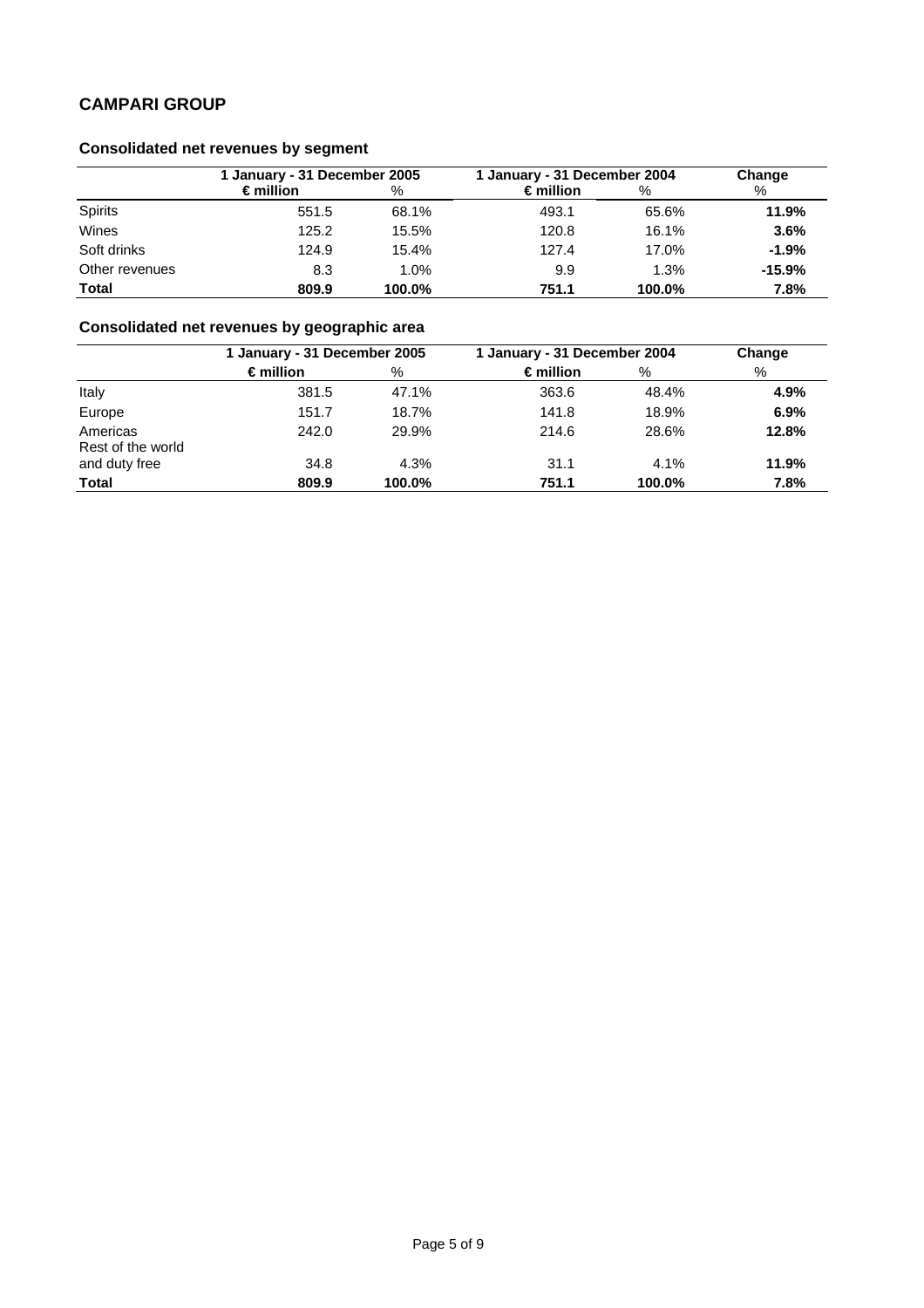### **Reclassified consolidated income statement**

|                                         | 1 January - 31 December<br>2005 |          | 1 January - 31 December<br>2004 |          | Change   |
|-----------------------------------------|---------------------------------|----------|---------------------------------|----------|----------|
|                                         | $\epsilon$ million              | %        | $\epsilon$ million              | %        | %        |
| Net sales $(1)$                         | 809.9                           | 100.0%   | 751.1                           | 100.0%   | 7.8%     |
| Total cost of goods sold                | (345.1)                         | $-42.6%$ | (316.6)                         | $-42.1%$ | 9.0%     |
| Gross margin                            | 464.9                           | 57.4%    | 434.6                           | 57.9%    | 7.0%     |
| Advertising and promotion               | (139.7)                         | $-17.2%$ | (131.3)                         | $-17.5%$ | 6.4%     |
| Sales and distribution expenses         | (90.3)                          | $-11.1%$ | (84.1)                          | $-11.2%$ | 7.4%     |
| <b>Trading profit</b>                   | 234.8                           | 29.0%    | 219.2                           | 29.2%    | 7.1%     |
| G&A and other operating income/expenses | (55.7)                          | $-6.9%$  | (54.7)                          | $-7.3%$  | 1.8%     |
| <b>EBIT before one-off's</b>            | 179.1                           | 22.1%    | 164.4                           | 21.9%    | 8.9%     |
| One-off's                               | 4.7                             | 0.6%     | 2.2                             | 0.3%     | 113.6%   |
| <b>Operating profit = EBIT</b>          | 183.9                           | 22.7%    | 166.7                           | 22.2%    | 10.3%    |
| Net financial income (expenses)         | (9.9)                           | $-1.2%$  | (9.6)                           | $-1.3%$  | 3.1%     |
| Income from associates                  | 0.3                             | 0.0%     | 0.0                             | 0.0%     |          |
| <b>Pretax profit</b>                    | 174.2                           | 21.5%    | 157.1                           | 20.9%    | 10.9%    |
| Taxes                                   | (51.2)                          | $-6.3%$  | (43.1)                          | $-5.7%$  | 18.8%    |
| Net profit                              | 123.1                           | 15.2%    | 114.0                           | 15.2%    | 8.0%     |
| Minority interests                      | (5.0)                           | $-0.6%$  | (17.1)                          | $-2.3%$  | $-70.8%$ |
| Group's net profit                      | 118.0                           | 14.6%    | 96.9                            | 12.9%    | 21.8%    |
| Other information:                      |                                 |          |                                 |          |          |
| Depreciation                            | (17.4)                          | $-2.1%$  | (17.8)                          | $-2.4%$  | $-2.2%$  |
| <b>EBITDA before one-off's</b>          | 196.6                           | 24.3%    | 182.3                           | 24.2%    | 7.8%     |
| <b>EBITDA</b>                           | 201.3                           | 24.9%    | 184.5                           | 24.5%    | 9.1%     |

(1) Net of discounts and excise duty.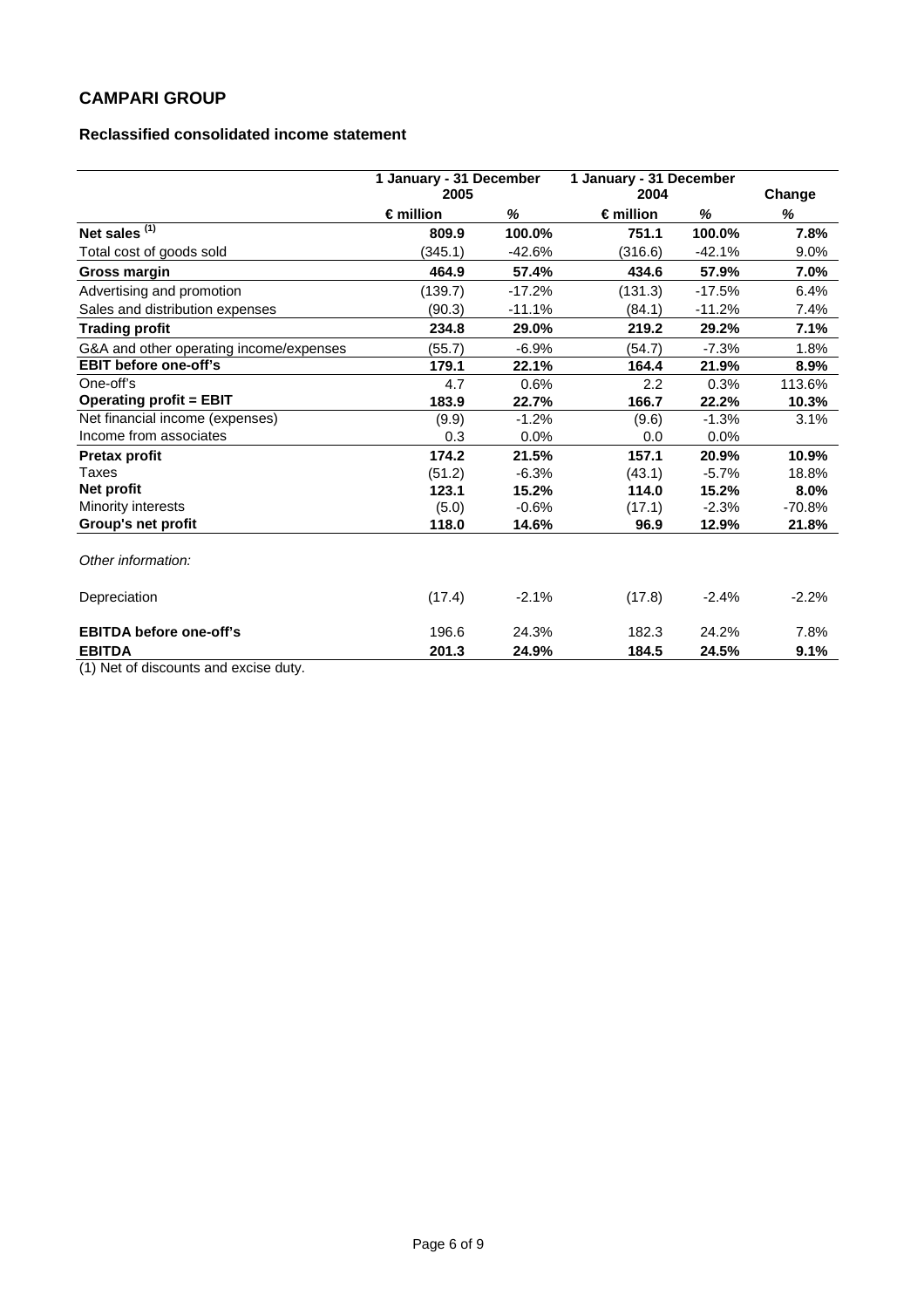#### **Reclassified consolidated balance sheet**

|                                             | 31 December 2005   | 31 December 2004   |
|---------------------------------------------|--------------------|--------------------|
|                                             | $\epsilon$ million | $\epsilon$ million |
| <b>ASSETS</b>                               |                    |                    |
| <b>Non-current assets</b>                   |                    |                    |
| Net tangible fixed assets                   | 152.5              | 144.2              |
| <b>Biological assets</b>                    | 13.5               | 9.5                |
| Property                                    | 4.6                | 4.1                |
| Goodwill and trademarks                     | 750.6              | 575.6              |
| Intangible assets                           | 3.8                | 3.4                |
| Interests in associates                     | 0.6                | 0.4                |
| Pre-paid taxes                              | 16.5               | 15.5               |
| Other non-current assets                    | 11.1               | 34.9               |
| <b>Total non-current assets</b>             | 953.2              | 787.7              |
| <b>Current assets</b>                       |                    |                    |
| Inventories                                 | 135.3              | 114.4              |
| Trade receivables                           | 237.4              | 166.3              |
| Short-term financial receivables            | 3.2                | 3.9                |
| Cash at bank and securities                 | 247.5              | 246.0              |
| Other receivables                           | 24.2               | 22.9               |
| <b>Total current assets</b>                 | 647.6              | 553.4              |
| Non-current assets for sale                 | 0.1                | 0.1                |
| <b>Total assets</b>                         | 1,600.9            | 1,341.2            |
| <b>LIABILITIES AND SHAREHOLDERS' EQUITY</b> |                    |                    |
| <b>Shareholders' equity</b>                 |                    |                    |
| Share capital                               | 29.0               | 29.0               |
| Reserves                                    | 664.5              | 595.8              |
| Group's shareholders' equity                | 693.6              | 624.8              |
| Minority interests                          | 2.2                | 4.4                |
| <b>Total shareholders' equity</b>           | 695.8              | 629.2              |
| <b>Non-current liabilities</b>              |                    |                    |
| <b>Bonds</b>                                | 374.6              | 378.0              |
| Other non-current financial payables        | 122.8              | 27.2               |
| Staff severance fund                        | 14.3               | 15.2               |
| Risks fund                                  | 10.1               | 14.3               |
| Deferred tax                                | 43.3               | 25.1               |
| <b>Total non-current liabilities</b>        | 565.1              | 459.7              |
| <b>Current liabilities</b>                  |                    |                    |
| Banks borrowings                            | 112.8              | 55.6               |
| Other financial payables                    | 17.2               | 15.3               |
| Trade payables                              | 150.2              | 127.6              |
| Payables to tax authorities                 | 25.1               | 20.5               |
| Other current liabilities                   | 34.8               | 33.3               |
| <b>Total current liabilities</b>            | 340.0              | 252.3              |
| Total liabilities and shareholders' equity  | 1,600.9            | 1,341.2            |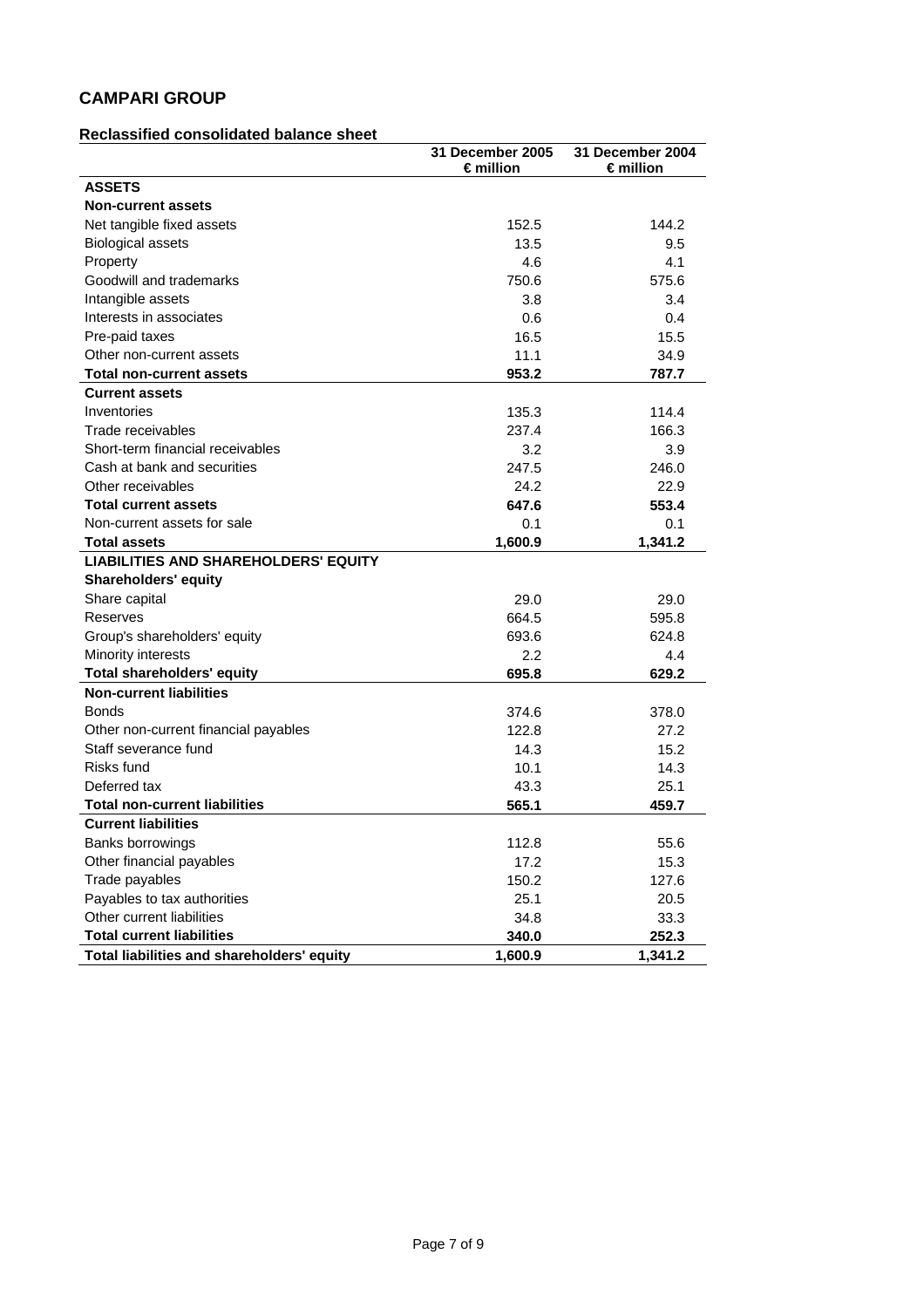### **Consolidated cash flow statement**

|                                                                                                         | 31 December 2005<br>$\epsilon$ million | 31 December 2004<br>$\epsilon$ million |
|---------------------------------------------------------------------------------------------------------|----------------------------------------|----------------------------------------|
|                                                                                                         |                                        |                                        |
| Net profit                                                                                              | 118.0                                  | 96.9                                   |
| Non cash items                                                                                          | 29.3                                   | 13.7                                   |
| Cash flow from operating activities before changes in working capital                                   | 147.3                                  | 110.6                                  |
| Net change in working capital                                                                           | (50.2)                                 | 4.2                                    |
| Cash flow from operating activities (A)                                                                 | 97.1                                   | 114.8                                  |
| Cash flow from investing activities (capex) (B)                                                         | (15.0)                                 | (16.4)                                 |
| Free cash flow $(A + B)$                                                                                | 82.1                                   | 98.4                                   |
| Acquisitions                                                                                            | (130.7)                                | (14.1)                                 |
| Other changes                                                                                           | 2.1                                    | 2.1                                    |
| Dividends paid                                                                                          | (28.1)                                 | (24.7)                                 |
| Cash flow from other activities (C)                                                                     | (156.7)                                | (36.7)                                 |
| Exchange rate differences and other movements (D)                                                       | (24.6)                                 | 6.4                                    |
| Net increase (decrease) in net financial position $(A + B + C + D)$                                     | (99.2)                                 | 68.1                                   |
| Expected cost relating to eventual exercise of put option on Skyy Spirits.<br><b>LLC</b> minority stake | (45.5)                                 |                                        |
| Net increase (decrease) in net financial position                                                       | (144.7)                                | 68.1                                   |
| Net financial position at start of period                                                               | (226.7)                                | (294.8)                                |
| Net financial position at end of period                                                                 | (371.4)                                | (226.7)                                |
|                                                                                                         |                                        |                                        |